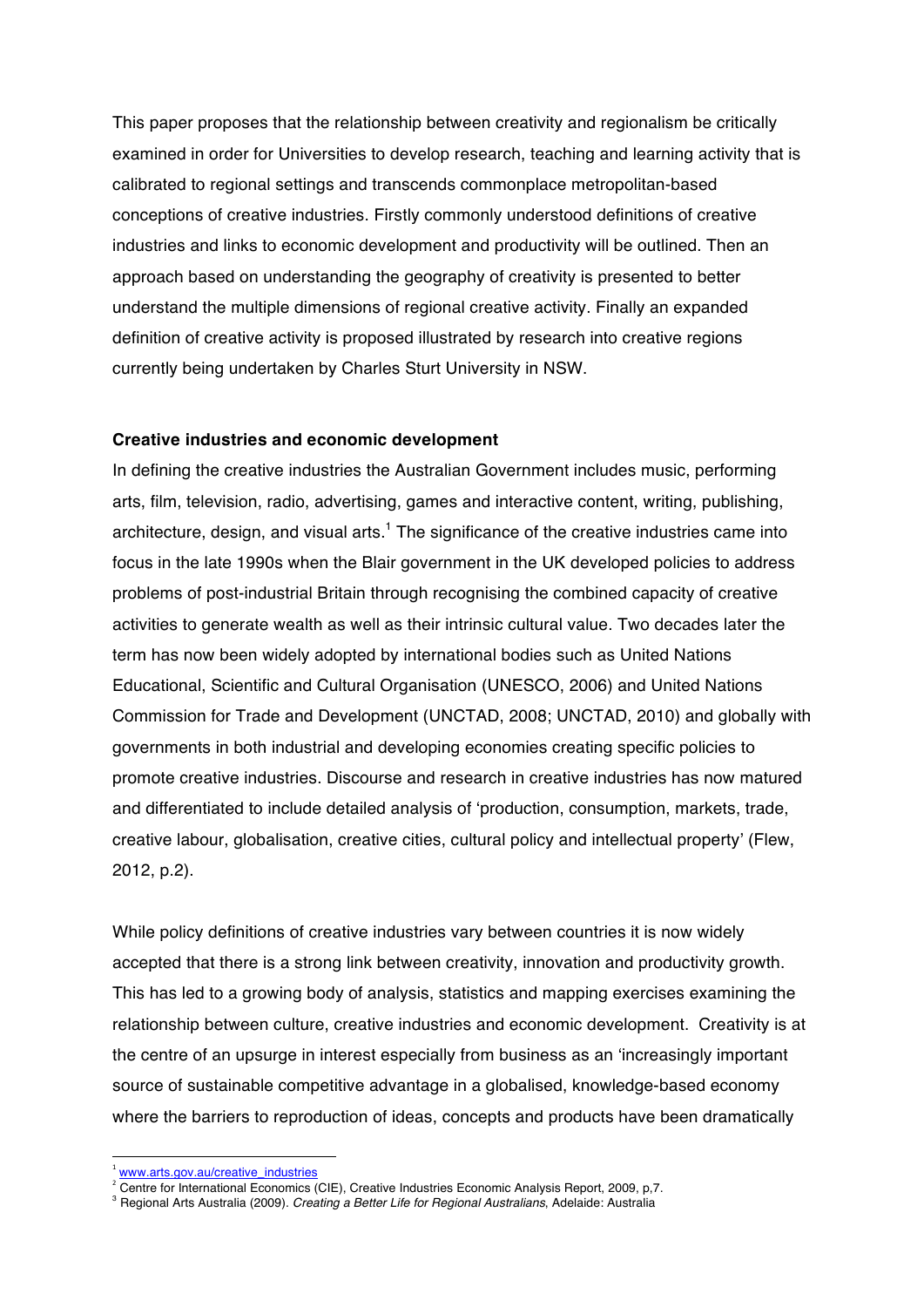reduced' (Flew, 2012, p.19). It is generally accepted that there are challenges in mapping the creative economy due to a number of factors that reduce the visibility of creative practice (CIE, 2009, p.20). The ARC Centre of Excellence for Creative Industries and Innovation (CCI) has developed a 'Creative Trident' methodology to recognize broader creative activities beyond those listed by traditional industry and Australian Bureau of Statistics (ABS) employment classifications and that better reflect the creative workforce (Higgs and Cunningham, 2007). While ABS data provides one perspective, two further categories of the creative trident identified are added to get a truer picture. These categories are then able to include an expanded set of creative workers including:

- support workers those employed in creative industries, but in non-creative occupations; and
- embedded creatives those employed in creative occupations, but in industries that do not produce creative products.

Using this approach in 2007-08, the creative industries in Australia were valued at more than \$31 billion in industry gross product, representing a faster growth rate than the broader economy. With a contribution to GDP of around 2.8 per cent, this is more than a number of traditional industries such as agriculture, communications and electricity, gas and water supply.<sup>2</sup> In mapping the creative workforce and productivity, the Creative Industries Economic Analysis Report (CIE, 2009) reported that most businesses in the creative workforce are small to medium enterprises and are most highly concentrated in NSW (CIIC, 2009, p.7). Creative industries are not focused on urban centres alone. Professor Chris Gibson from the University of Wollongong argues that regional areas have registered the most noticeable impacts of the rise of the cultural economy due to ubiquitous digital environments of creative activity rendering the physical location of the creative workforce increasingly less relevant.

Moreover, creativity and innovation are not unique to large cities. Though their critical mass clearly influences the number of firms and size of output from creative sectors in cities, creativity is everywhere possible (Gibson and Connell, 2004), and transformations triggered by the rise of the cultural economy have been as, if not more, profound, in rural and regional areas where the cultural industries previously had little presence at all. (Gibson and Kong, 2005, p.549)

<u> 1989 - Jan Samuel Barbara, político establecido de la provincia de la provincia de la provincia de la provinci</u>

<sup>&</sup>lt;sup>2</sup> Centre for International Economics (CIE), Creative Industries Economic Analysis Report, 2009, p.7.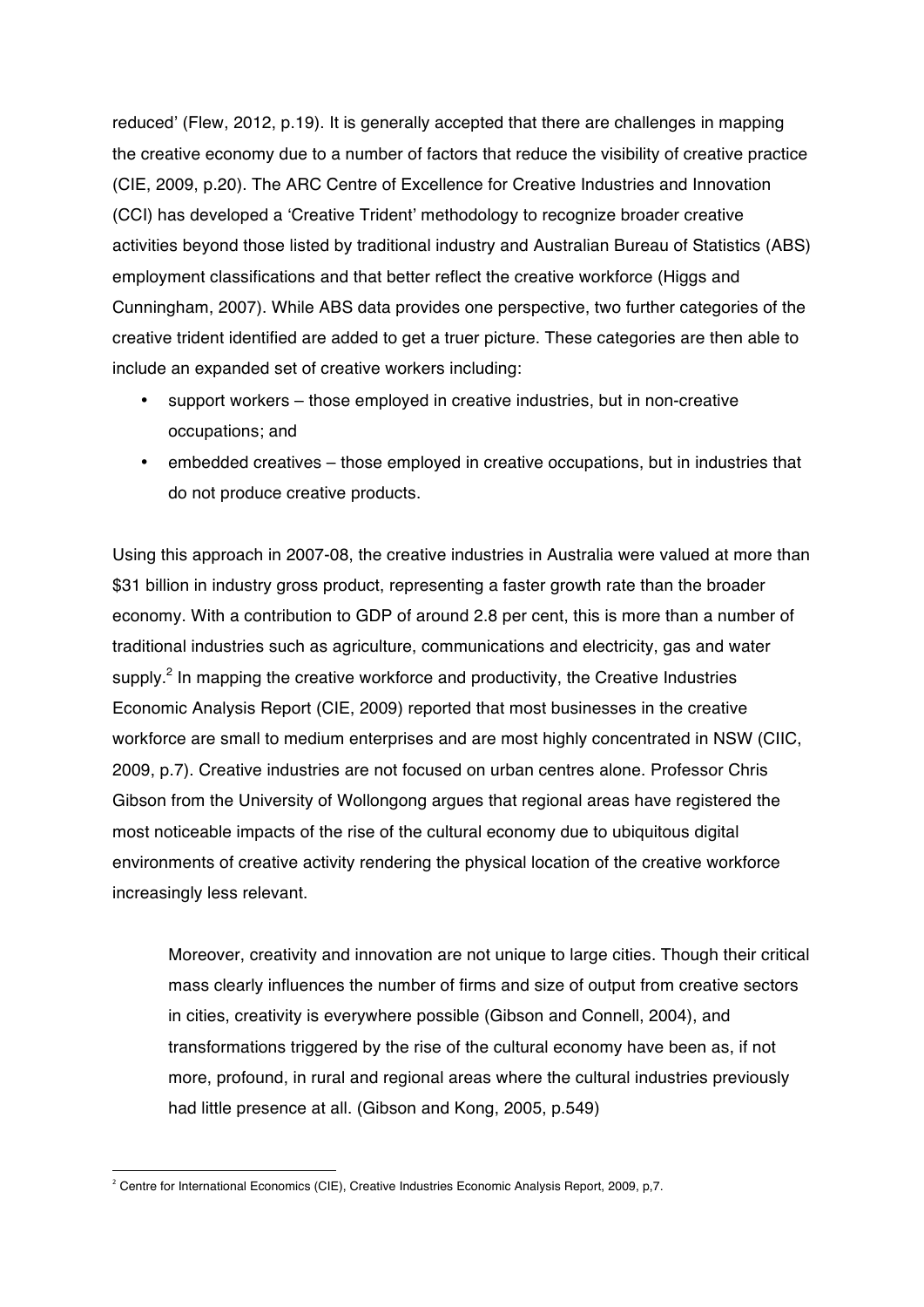Research underway at Charles Sturt University seeks to better understand the relationship between regionalism and creativity. One aspect of the research involves interviewing those with creative businesses and enterprises in regional areas. The notion that 'creativity is everywhere possible' is echoed in an interview with an internationally recognized sound designer working in the film industry on large-scale 'Hollywood' projects.

'If we took a snapshot today on a film and where we are all working, I'm here in Wagga, the foley guys are in Quorn near Port Augusta, South Australia somewhere, there's another guy on the central coast and the rest are in Sydney, but we are still quite spread out really, it's all reliant on technology [and] make sure we can get our files to Sydney quick enough and without errors.'

# **Regional issues**

There is a growing body of research which shows that thriving creative industries and cultural activities are crucial for the health and vitality of a region and its communities (Pagan et al, 2008; McHenry, 2009; Andersen, 2010; Comunian et al, 2010; Gibson and Klocker, 2005; Lewis and Donald, 2010; Waitt and Gibson, 2009). Achieving high levels of community well being through thriving creative activity is not however without its challenges in regional Australia. In 2009 a Regional Arts Australia consultation found that issues of funding, infrastructure, education, remoteness and isolation all impact on the ability of regional communities to access and participate in the arts and to develop and promote their own artistic endeavours.<sup>3</sup> More than 68.4% of all people living in disadvantaged areas reside in regional Australia; as a consequence, young regional Australians (15-24 years) are about half as likely as those in metropolitan areas to be attending university and have almost half the level of university attainment. Only 6% of Indigenous people aged 18-24 years attend university compared to 25% of non-Indigenous people. The report *Creating a Better life for Regional Australians* identified five key priority goals for the next five years, in order to develop creative activity for the one-in-three Australians that live in regional, rural and remote Australia:

- Building a strong sense of purpose and identity
- Developing inclusive and resilient communities

<u> 1989 - Jan Samuel Barbara, político establecido de la provincia de la provincia de la provincia de la provinci</u>

• Engaging young people in creating regional futures

<sup>3</sup> Regional Arts Australia (2009). *Creating a Better Life for Regional Australians*, Adelaide: Australia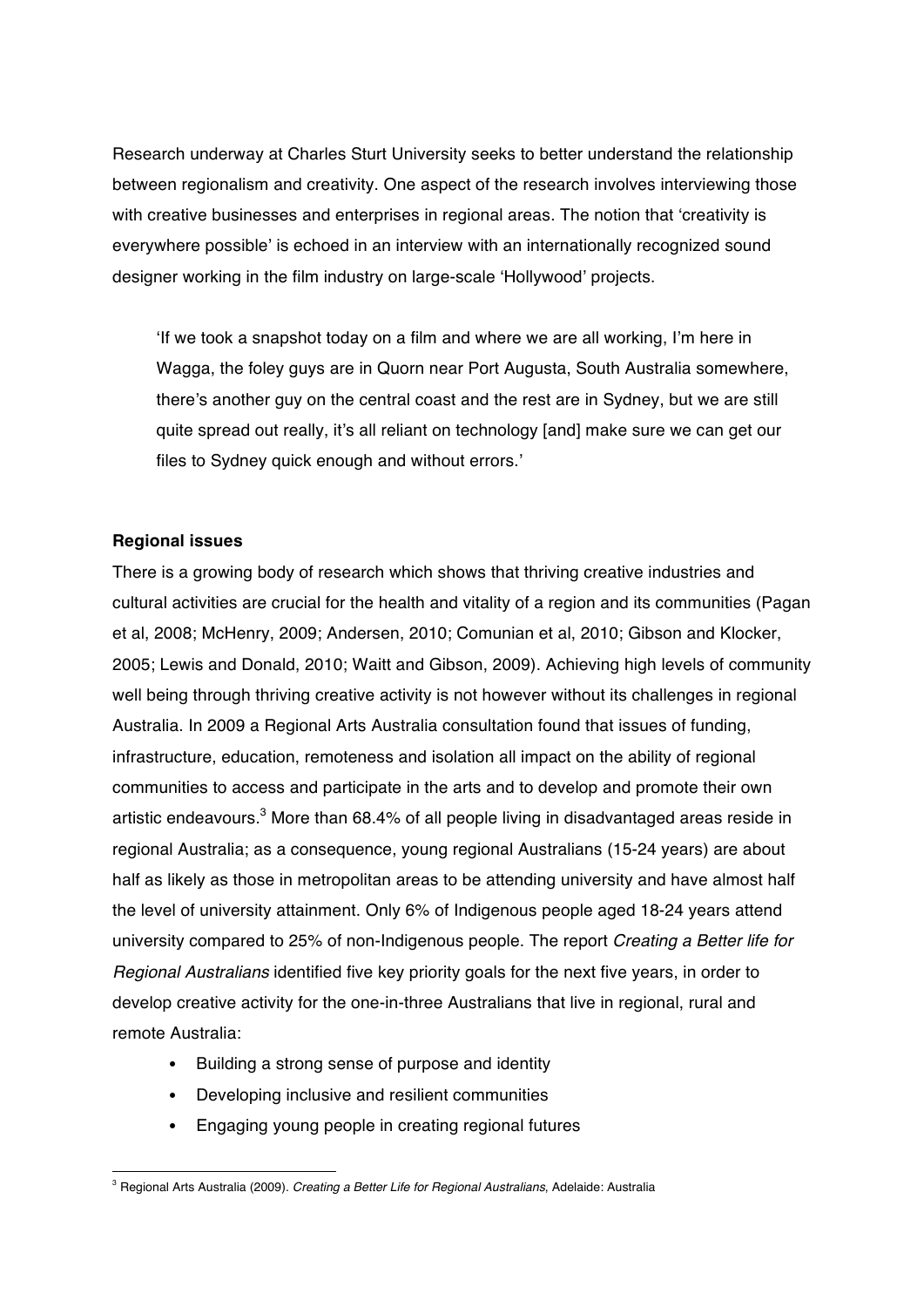- Health and wellbeing
- Environmental sustainability

While much of the research, theory and literature on creative industries has been generated in and about large metropolitan cities, there is a growing recognition that settings of regional, rural and remote areas pose different challenges and opportunities for creative industries to thrive. Many Australian local governments and regions have developed policies guided by Richard Florida's influential work on the pre-conditions needed to attract a talented 'creative class' to 'creative cities' (Florida, 2002). Florida's approach however, overlooks the endogenous creative activity already existing, but often less visible in rural and regional locations, due to its geographically distributed nature and less formalised presence. Gibson and Klocker (2005) warn against simply adopting Florida's metropolitan based methodology to rank smaller regional centres and cities according to their 'creativity index'. While characteristics identified by Florida as necessary to foster creative classes are recognisable in smaller non-metropolitan centres, others argue that these characteristics are not always a comfortable fit when relocated to regional centres (Pratt, 2011; Gibson, 2010; Bures, 2012). The results of a national report<sup>4</sup> for local governments that used Florida's methodology reinforced common perceptions of creative activity in non-metropolitan areas. In discussing the recent 'cultural turn' in regional development discourse, Gibson and Klocker highlight the urban bias in Florida's index:

The actual results were hardly surprising. Inner areas of the capital cities performed well on the creativity index, and inland divisions fared badly. Of the 64 regions analysed across the country, the lowest dozen were all inland agricultural regions in NSW, Victoria, Queensland and South Australia. 'Winning' regions were all in the central areas of state capital cities — and predominantly in Sydney and Melbourne. The general pattern was that creativity mirrored other, already existing, indicators of socio-economic status: poor and remote regions, with lower educational attainment, higher unemployment rates and larger Aboriginal populations, fared worse than those where accumulation is greatest, and where competition for jobs and property have been most fierce. (2005, p.19)

 

<sup>4</sup> State of the Regions report produced by the consultancy firm National Economics (2002) on behalf of the Australian Local Government Association.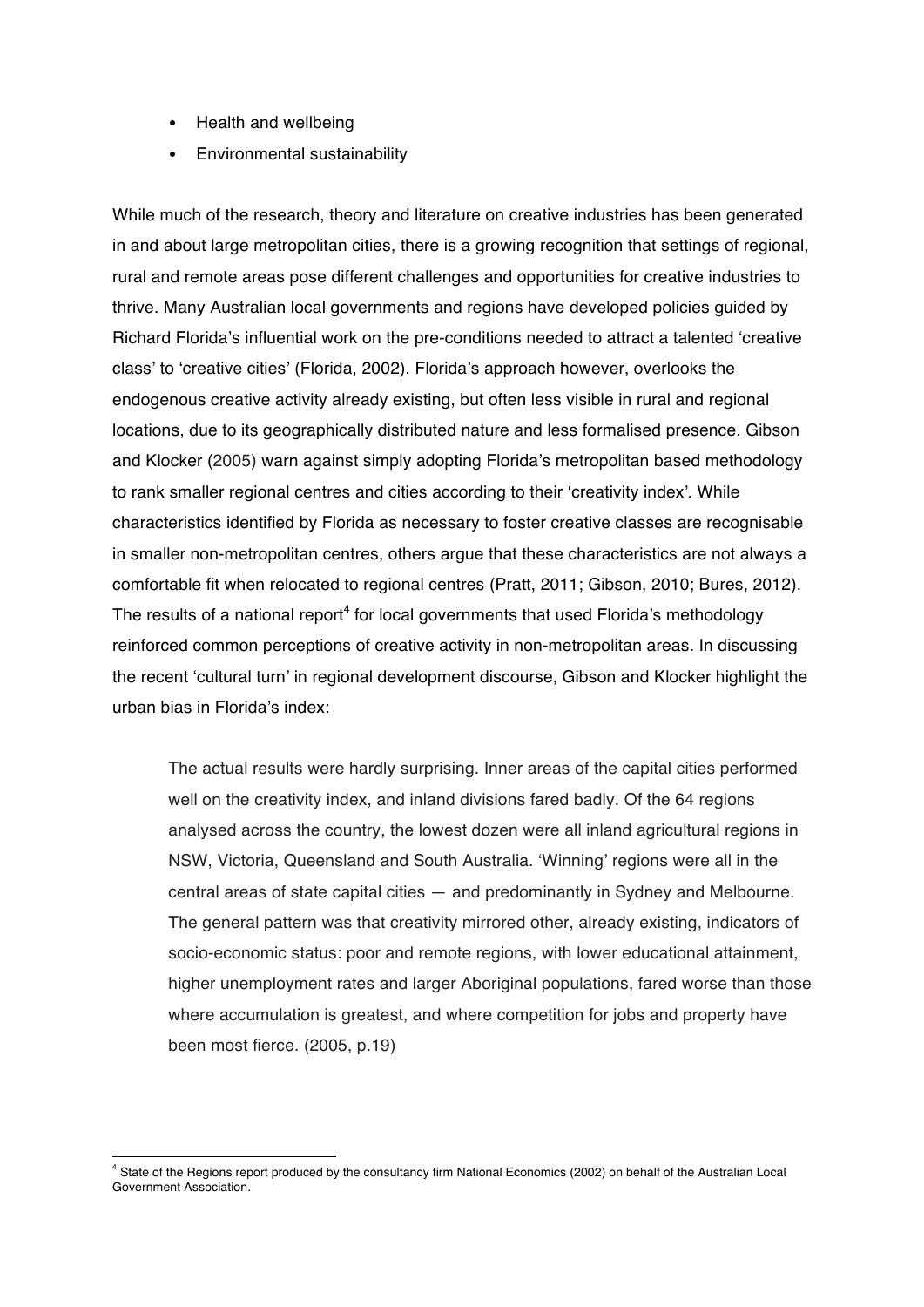Their observations point to the need for a different set of measures and methods to be used in regional and rural settings as well as robust interdisciplinary research in order to understand and utilize the enablers of creative activity.

### **The geography of creativity**

<u> 1989 - Jan Samuel Barbara, político establecido de la provincia de la provincia de la provincia de la provinci</u>

The geography of creativity, examines the geographical dimensions of creative business, practice, education and research. As well as a focus on creative cities (Florida, 2002; Pratt 2008a, 2008b; Flew, 2010; Cunningham, 2008; Scott, 2002; Howkins, 2002) there is also an emerging emphasis on creative regions that increasingly links regions with common issues in international networks (Lewis and Donald, 2009; Gibson and Kong, 2005; Gibson and Klocker, 2005; Waitt and Gibson, 2009; Gibson 2002). Issues confronting Australian creative industries are common to many other regional counterparts in Europe, North America and some countries in Asia (Flew, 2010), and Australian academics are active in international research in regional creative industries.

Charles Sturt University is a geographically dispersed institution with most of its 10 campuses located in regional NSW within the area occupied by NSW's largest Aboriginal group, the Wiradjuri.

What does creative activity in regional NSW look like? Historically some of the strongest evocations of creativity and ingenuity in the national imagination in post-colonial Australia have originated from the inland and 'the bush'. Charles Sturt University's geographic reach corresponds with some of the most celebrated (and contested) sites and characters of Australia's creative and cultural heritage. The landscapes and towns of inland NSW including Lightning Ridge, Broken Hill, Orange, Yass, Walgett, the Murrumbidgee River, the Blue Mountains and Snowy Mountains have been the home of and inspiration for the country's most celebrated artists poets, writers and film makers including Banjo Paterson, Patrick White, Eric and Eleanor Dark, Miles Franklin, Pro Hart, Henry Lawson. Close to the Bathurst campus, Hill End artists' colony was home to many iconic modernist Australian artists and since the mid-1990s, and this legacy has continued through the Bathurst City Council initiative, the Hill End Artists in Residence Program. <sup>5</sup> When interviewed about Hill

<sup>5</sup> Margaret Olley, Donald Friend, Russell Drysdale, Jean Bellette, Paul Haefliger, David Strachan and Jeffrey Smart, John Firth-Smith, Brett Whiteley Michael Johnson. Contemporary artists including Richard Goodwin, Anton James, Tom Spence, Wendy Sharpe, Peter Wright, Geoff Weary, Peter Kingston, Mandy Barrett, Emma Walker and James Rogers.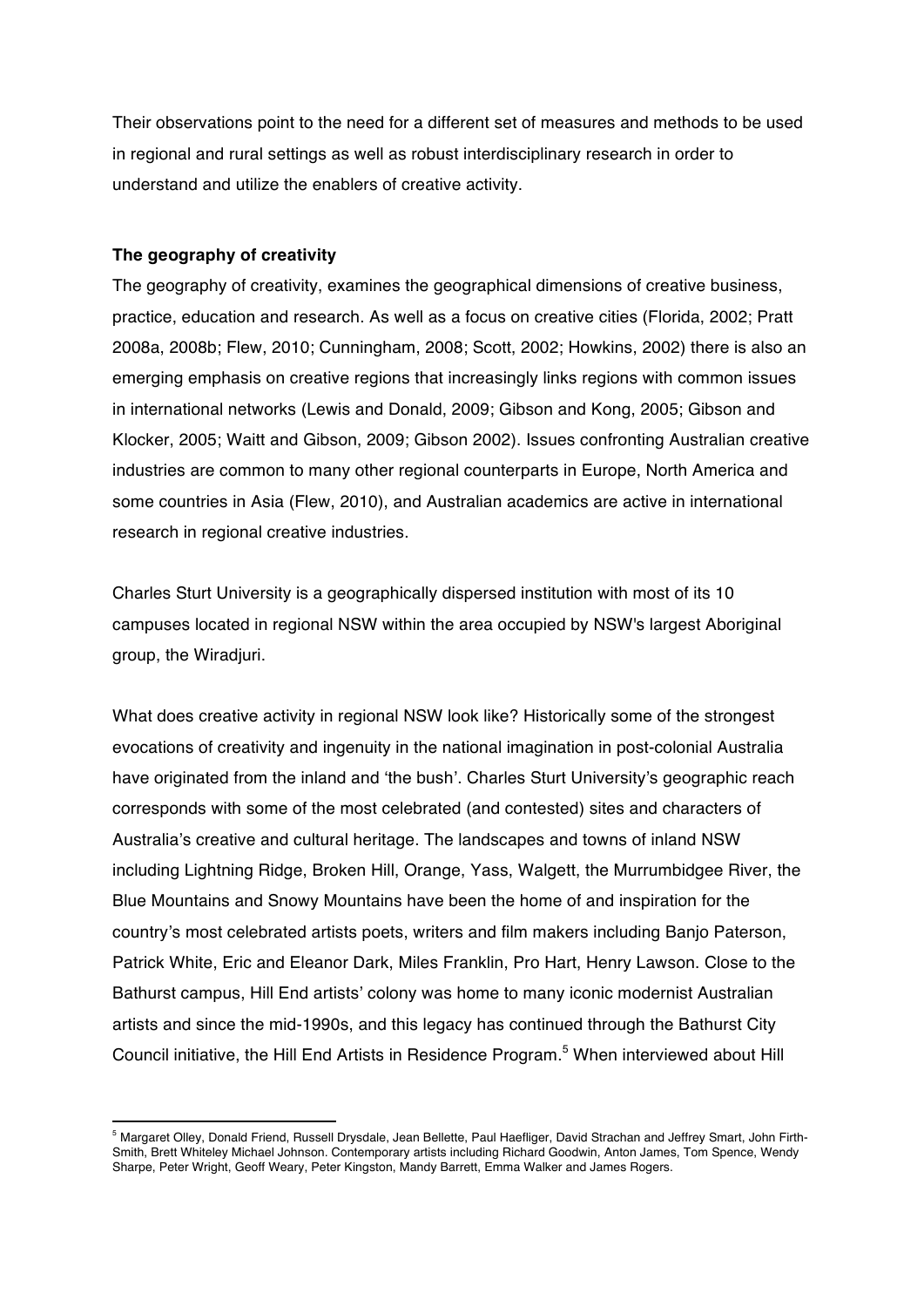End as a site of contemporary creative activity and business, a printmaker with a letterpress business said:

'One thing for sure is the artists at Hill End are very tenacious, we really are a very robust group, and you also have to have that wonderful thing called patience. You've got to have at least a 10-year time span. You've got to expect the big hurdles that can leave you flat but you've got to get back up again. Being around like-minded people is important, because we all pick each other up all the time, it's very strong ... patience and tenacity. Historically everyone knows about Hill End as an arts precinct, if you could get more areas like that it would be great.'

These historic sites and landscapes continue to generate creative activity and interest, enabling communication technologies, coupled with the flow of urban dwellers to regional places seeking lifestyle and tree changes are among the complexity of factors that are transforming regional and rural cultural landscapes (Gibson and Kong, 2005). Through reappraising rural and inland Australia as sites of ingenuity, creativity and cultural activity, it is not only the grand landscapes, famous sites and artists that are celebrated and recognised. By broadening the definition of rural and regional creativity to include the creative interface between agriculture and national and international markets, the sites of everyday life in inland Australia continue to provide fertile ground for invention, innovation and ingenuity. By redefining inland Australia as a site of ingenuity, creativity and cultural activity, there is also a need to overcome deeply entrenched attitudes towards inland Australia that have formed since European settlement*,* which assume that the territory outside of major metropolitan centres is unsophisticated, marginal and falls into the construction of the national geographic imagination known as 'the bush'.

Expanding the compass of creative and cultural activity to be more closely calibrated to Charles Sturt University's spatial and demographic attributes creates opportunities for teaching, research and industry and community partnerships which capitalise on the distributed geography of the university, and proven strengths in agriculture, tourism, wine science, food production and health sciences. When considering contemporary creative activity in regional contexts, an expanded set of activities also warrants inclusion beyond the traditional and emergent creative forms previously mentioned. Activities associated with tourism and cultural heritage prevalent in many regional areas generate a range of creative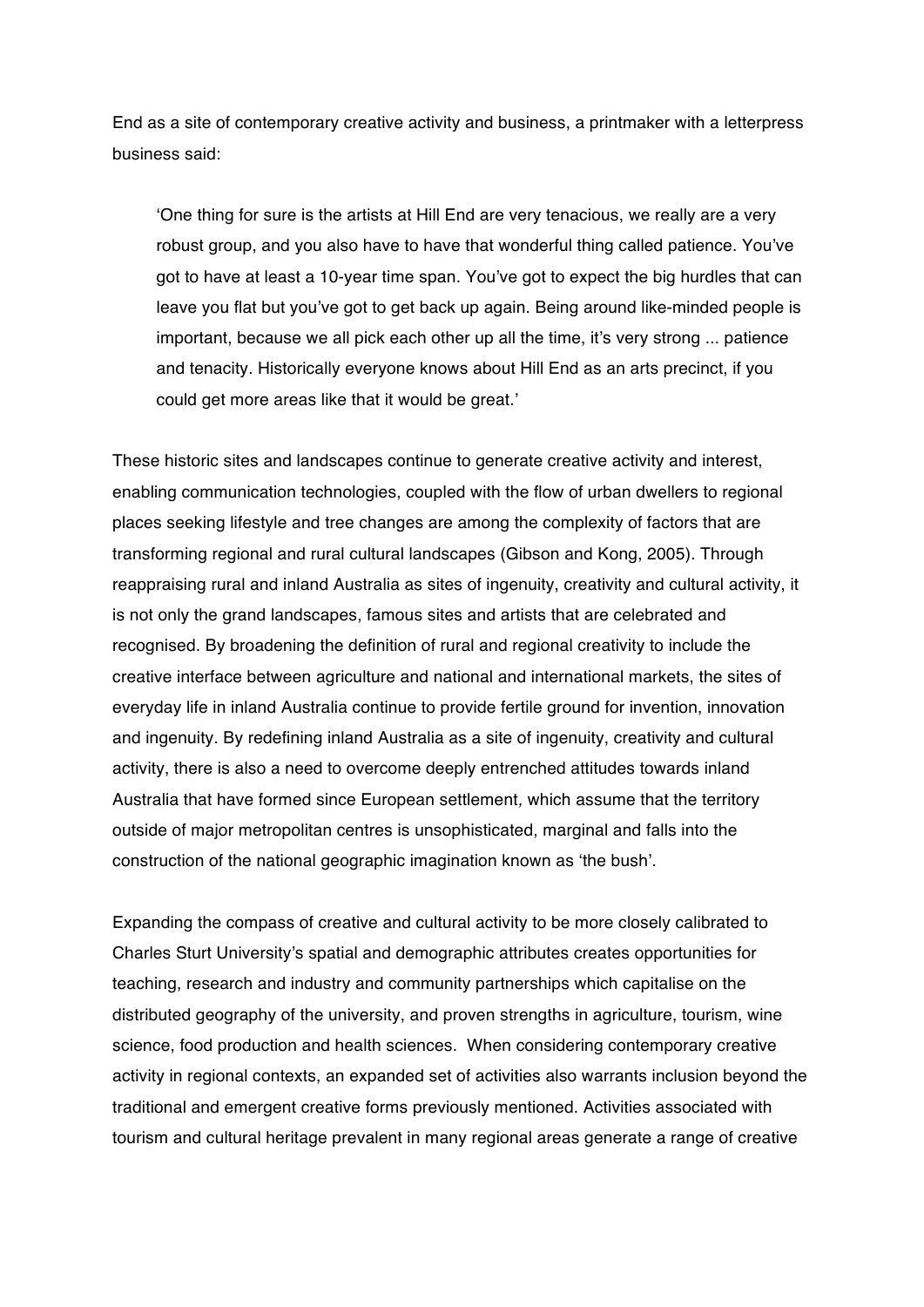activities associated with cultural tourism such as tours, museums, galleries and visitor centres.

We are proposing that the intersection of agriculture and creativity be developed as a new hybrid area, agri-tivity. There are many examples of agri-tivity food tourism, agri-tourism (Micoo and Vinodrai, 2010), niche food production, gastronomy and wine-making, long accepted as part of creative activity in many European countries but slower to be recognised in Australia. An example of enterprises which combine research, education, tourism and cuisine is Fundació Alicia<sup>6</sup> in Spain, a research centre dedicated to technological innovation in cooking, using traditional local produce, and increasing social awareness about the cultural and educational importance of food. Directed by the famous chef Ferran Adrià, it is primarily a research centre that overlaps with agriculture, health, creativity, cultural tourism and heritage.

The integration of technologically advanced manufacturing with high value services, we are calling 'agri-services'. Agri-service is generally used to denote the provision of services (financial, managerial, scientific, mechanical, etc) to improve productivity in the agricultural, livestock, construction, mining, and energy sectors. Based on the growth in manu-services, agri-services recognise that experience is now more important than product, and signals a shift from transactional to relational marketing by investing resources in developing strong, lasting relationships with customers. Examples of agri-services could include:

- advancing the ingenuity situated in the rural history of 'making do' (agri-d.i.y.)
- packaging a growing variety of regional experiences based on products like farming and food production (agri-tourism)
- designing new provisions for digital health products/services to rural patients (agricare)
- development of goods/services for the burgeoning urban farming industry (agrigardening)

As well as agriculture, mining and manufacturing have also driven the need for innovation and ingenuity in regional and isolated places. The regional mechanic's institutes, the predecessors of TAFE technical and trade education also laid the foundations of research, invention and innovation in mining communities and the manufacturing sector. Recent changes in settlement patterns in Australia's regional and remote areas especially in mining

<u> 1989 - Jan Samuel Barbara, político establecido de la provincia de la provincia de la provincia de la provinci</u>

<sup>6</sup> Fundació Alicia, Spain. http://www.alicia.cat/en/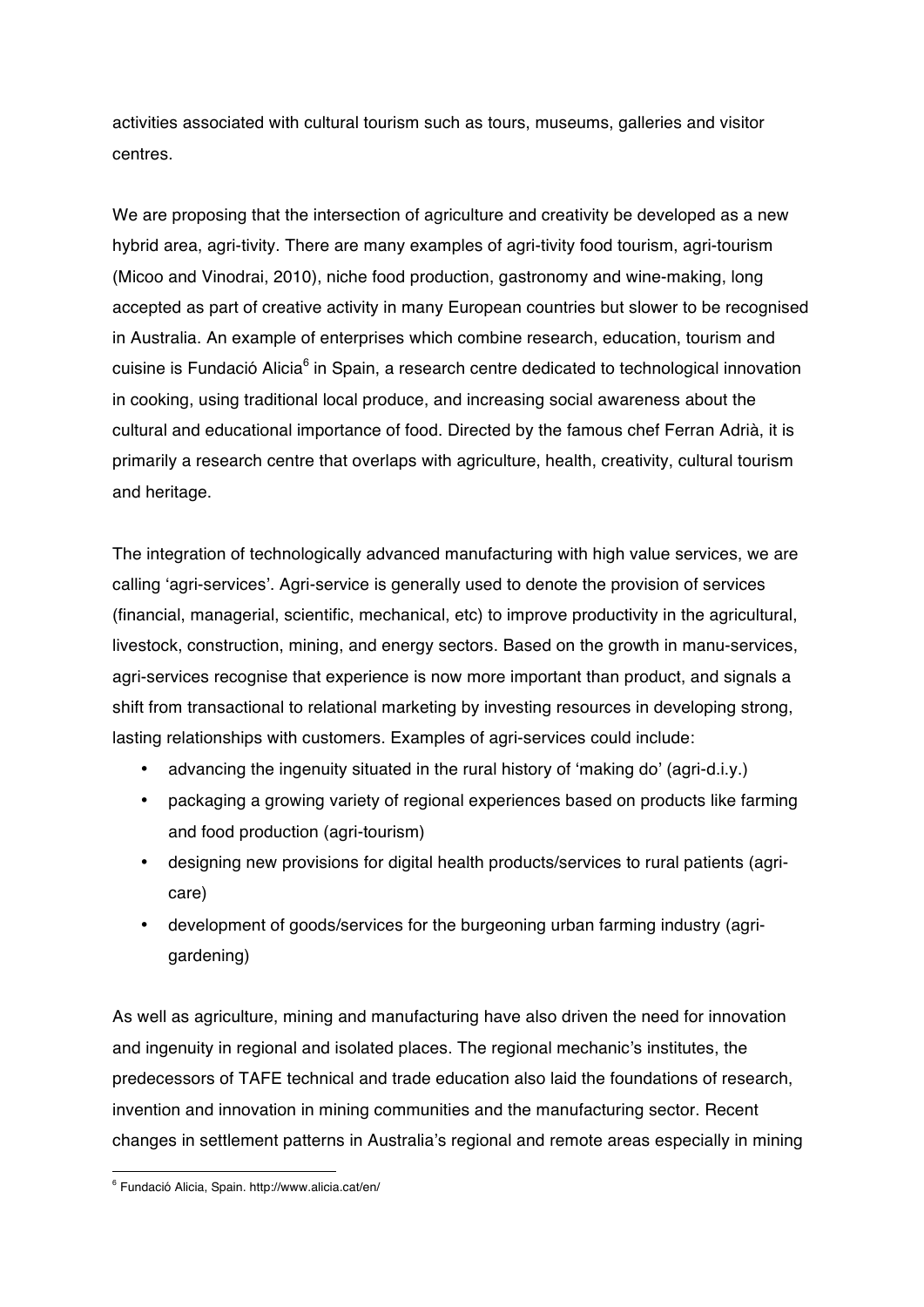towns creates an even greater need for new models for regional living in which creative activity in many forms contributes to sustainable and healthy communities. Similarly creative expertise is now increasingly sourced by the healthcare system.<sup>7</sup>

#### **Role of the University**

 

Public investment and locating universities in regions has been a long-standing policy in Australia, Europe and the USA, where the benefits to regional economic growth, cultural life and community well being are well documented (Powell 2007). Comunian and Faggian (2011, p.187) in examining the relationship between Higher Education and creative cities note that collaborations between creative cities, universities and local policy makers are becoming more common within the cultural and creative economy. Currently research in creative industries in universities in Australia is in metropolitan centres. The ARC Centre of Excellence for Creative Industries (CCI) has its administrative centre at Queensland University of Technology in Brisbane. Its institutional partners (Australian Film and Television School, Swinburne University of Technology, University of New South Wales, University of Wollongong and Edith Cowan University) are all city-based institutions, with a research agenda shaped around digital innovation. Charles Sturt University aligns its research focus with its geography and signals a shift from research focussing on coastal, metropolitan settings to inland creative regions and concerns.

Looking more closely at data available for the geographic, regional 'footprint' of Charles Sturt University helps build a picture of where existing creative activity is located, as well as gaps, inequities and future potential for activation and development. ABS data from the 2006 census reveals one part of the 'Creative Trident' approach by quantifying those engaged in creative occupations using the 2006 ANZCO occupation categories. When the 2006 ABS census data from each Local Government Area is mapped according to proximity to a Charles Sturt University regional campus, higher concentrations of creative professions and occupations are found in and bordering the regional centres of Charles Sturt University's campuses: Wagga Wagga, Bathurst, Albury, Orange and Port Macquarie. In Charles Sturt University's footprint the highest numbers are found in the Blue Mountains, also in close proximity to the Bathurst campus (Map 1). Charles Sturt University's current footprint covers 488,023 sq km or 60.9% of NSW, which does not include the LGAs bordering Charles Sturt University's newest campus at Port Macquarie. When 2011 census data becomes available

 $7$  Pagan, Cunningham, Higgs (2008) Getting Creative in Healthcare: The contribution of creative activities to Australian healthcare, Queensland University of Technology, Queensland, http://eprints.qut.edu.au/14757/ last accessed 24/05/2010.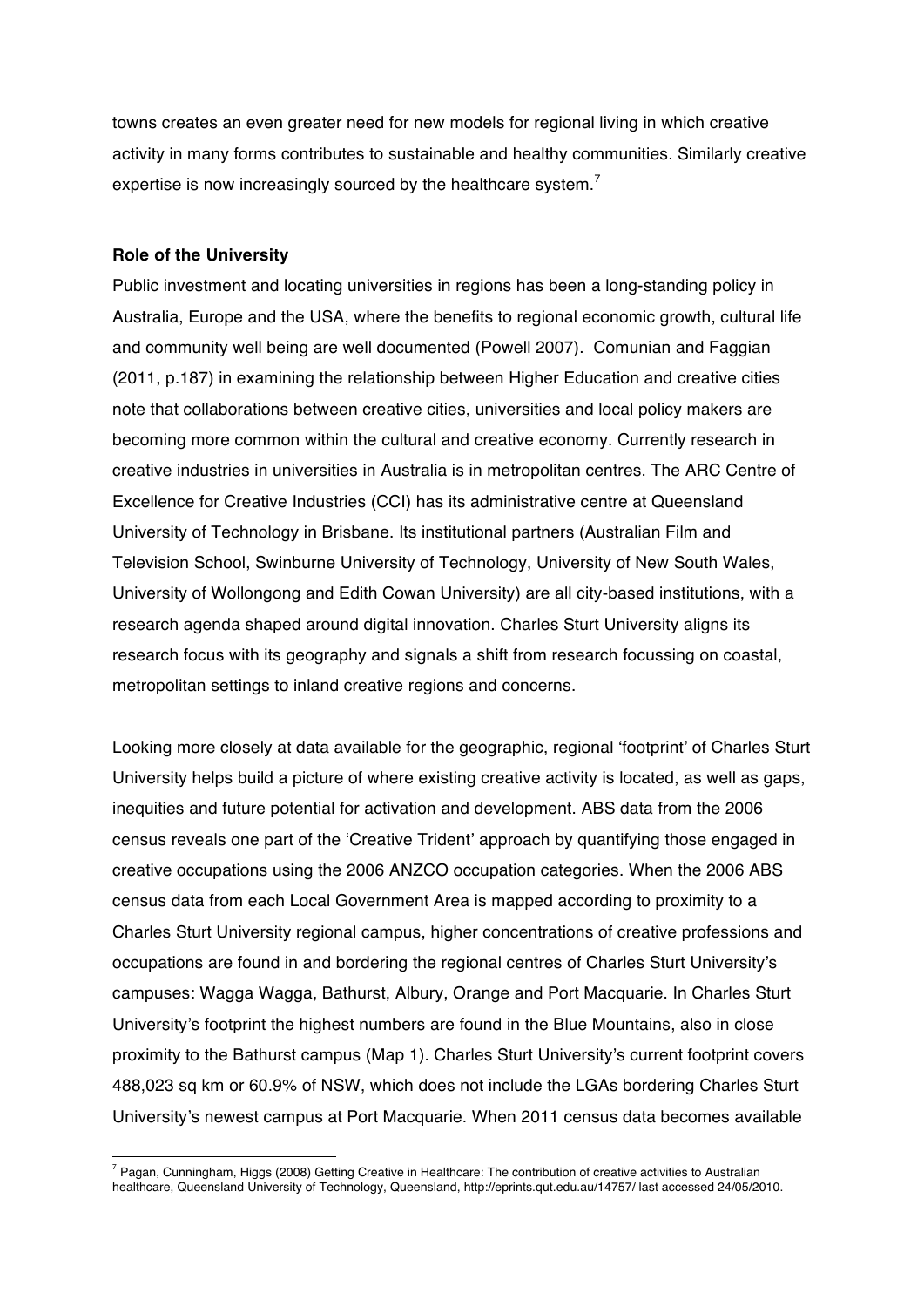in August 2012 a comparison over time will be able to be undertaken within these same categories.



Map 1: Creative occupations in NSW and Charles Sturt University's regional footprint by Local Government Area using 2006 ABS Census Data. Note this data is only for NSW so does not include Canberra.

While this data reveals the professionalized aspect of the creative workforce it cannot capture the complete workforce in the all the categories of the creative trident identified by Higgs and Cunningham (2008). Rendered invisible in occupation data are also artists, musicians, writers and performers who don't earn their main living from creative practice yet participate and contribute to the cultural activity of local communities and regions. This is particularly so in Charles Sturt University's regional centres such as Wagga Wagga and Bathurst where there has been a long tradition of local performing and visual arts activities stimulated by the presence of arts education institutions, including the predecessor institutions of Charles Sturt University and the network of regional Schools of Arts that were a feature of many county NSW towns, the architectural remnants of which are still evident.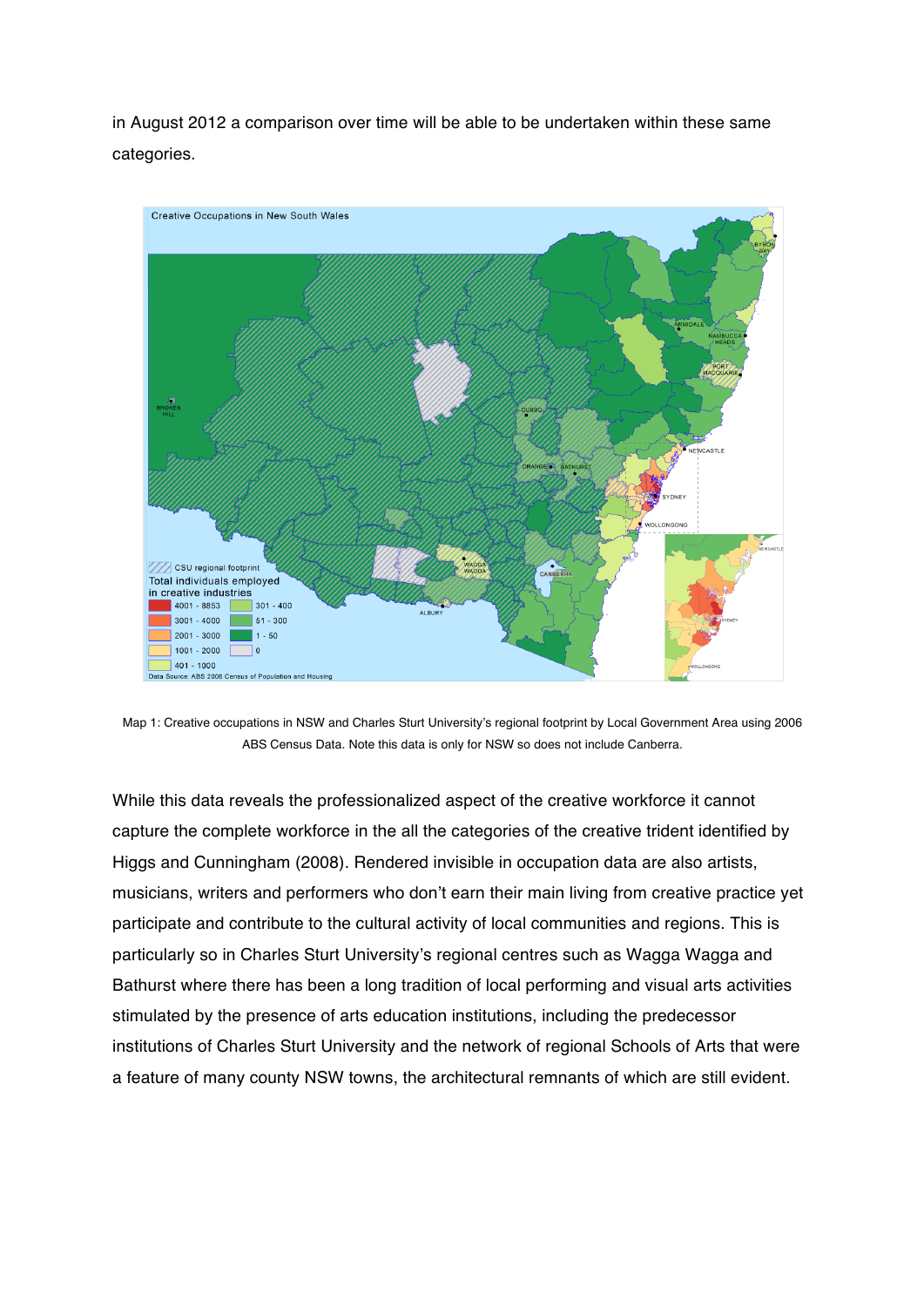While contemporary visual and performing arts companies can trace their legacies to institutions in the early settlement of regional areas, regional creative activity is constantly evolving and emerging businesses, including web, sound and digital design, animation, communication, film and video and new media, are also located regionally. The digital environments and increasingly sophisticated communication technology on which they rely have liberated these creative enterprises from being tied to urban and metropolitan settings. A comment from a letterpress printmaker in Hill End emphasises the need for good communication technologies:

'We use a blog spot which we think is almost mandatory, I think that comes from two things... we love the computer and we love looking at the world. The blog spot has really opened up so many opportunities... galleries, all the regional galleries, they look at that and they instantly see your whole narrative. You have to start thinking as a business to get your message out there. We are always looking at what the rest of the world is doing.'

With ubiquitous communication allowing the physical location of the creative workforce to become increasingly less relevant, and in some cases nomadic, creative practitioners turn isolated, regional and rural locations to their advantage. A sound designer with an international profile comments on the benefits of working regionally:

'It's actually worked out to be more advantageous because I've started working on jobs in Melbourne as well, and if I was still in Sydney I probably wouldn't have picked up any Melbourne work. There are people in Adelaide who contact me as well. I almost feel more central in one way... A job at the end of the year, I'm the only Australian on that, the director and editor are in LA and I'm doing all of the sound from Australia.'

## **Conclusion**

Geographically, Charles Sturt University's footprint covers a large proportion of regional NSW. This area can also be mapped for its past and contemporary creative activity, and its Wiradjuri and post-settlement cultural heritage. By reframing notions of creative activity and enterprises beyond the traditional definitions, a different landscape of creativity is made visible. Redefining creativity requires shifting the lens to focus research on creative regions rather than metropolitan clusters, on endogenous sites of ingenuity and innovation rather than importing creative talent, and on the intersections between previously unlikely creative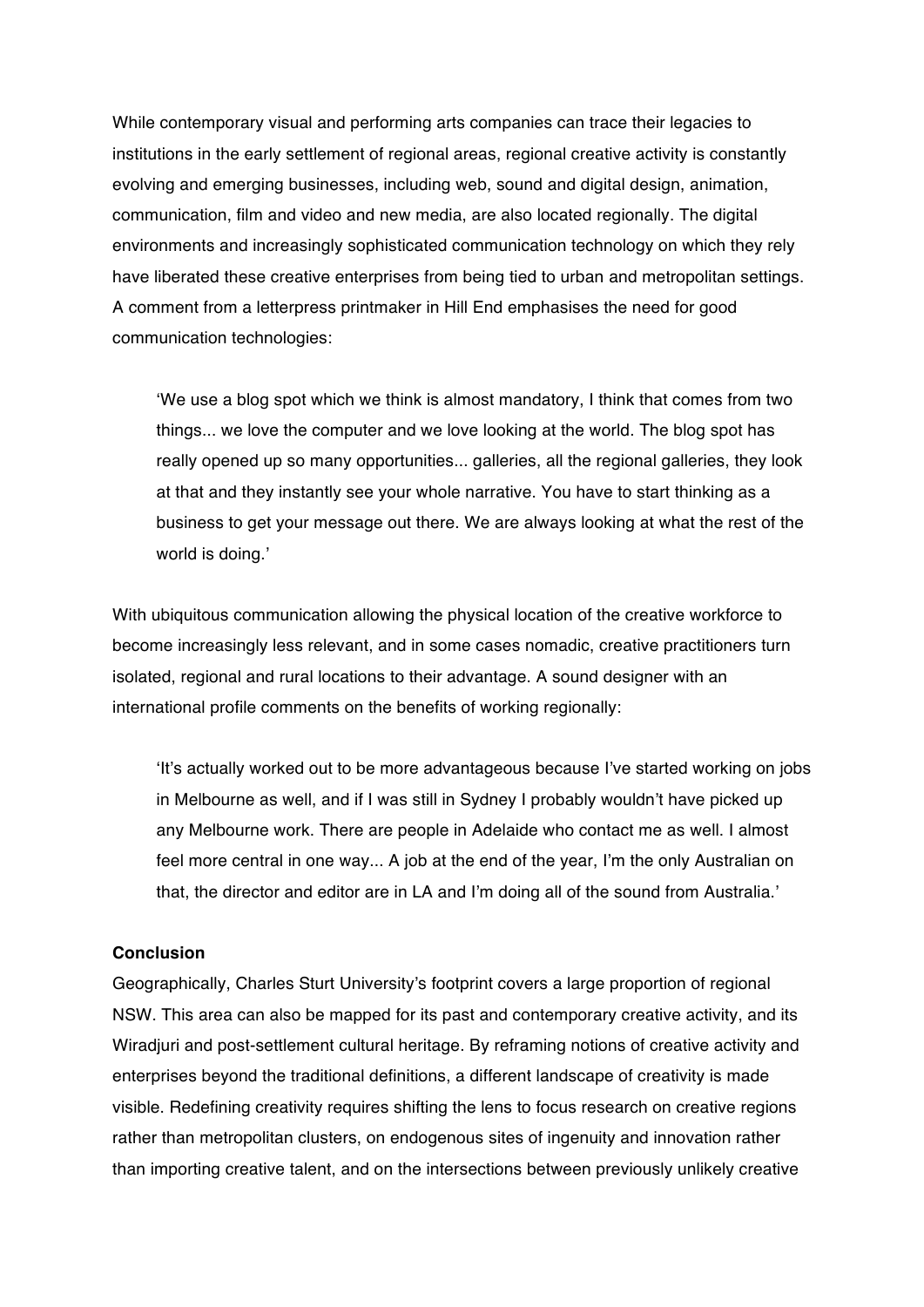partnerships. If Australia hopes to secure a vibrant economic future in regional, rural and remote regions, as well as metropolitan centres, creative activities and innovative research are needed to enrich and sustain unique communities across the whole country.

## **References**

- ANDERSEN, L. (2010) Magic Light, Silver City: the business of culture in Broken Hill. [Article]. *Australian Geographer,* 41(1): 71-85.
- ÅKE E. ANDERSSON, CHARLOTTA MELLANDER (eds) *Handbook of Creative Cities*. Edwards Elgar Publishing.
- BURES, F. (2012) *The Fall of the Creative Class*, Thirty-Two Magazine, *thirtytwomag.com/2012/06/the-fall-of-thecreative-class/.*
- CENTRE FOR INTERNATIONAL ECONOMICS (2009) *Creative Industries Economic Analysis: Final report*, Canberra and Sydney: Centre for International Economics.
- CONNELL, J. AND GIBSON, C. (2003) *Sound tracks: popular music, identity and place*, London and New York: Routledge.
- COMUNIAN, R., CHAPAIN, C., & CLIFTON, N. (2010) Location, location, location: exploring the complex relationship between creative industries and place [Article]. *Creative Industries Journal, 3*(1): 5-10
- COMUNIAN, R. and FAGGIAN, A. (2011) Higher education and the creative city, in Åke E. Andersson, Charlotta Mellander (eds) *Handbook of Creative Cities*, Edwards Elgar Publishing.
- CUNNINGHAM, S. (2008) 'What is the creative economy?',
	- http://www.creative.org.au/webboard/results.chtml?filename\_num=99329 [accessed May 24, 2009]
- FLEW, T. (2012) *The Creative Industries: Culture and Policy*, London: Sage.
- FLORIDA, R (2002) *The Rise of the Creative Classes and how it's Transforming Work, Leisure and Everyday Life*, Basic Books.
- FLORIDA, R. (2006) *The Flight of the Creative Class: The New Global Competition for Talent,* New York: Harper Collins.
- FLORIDA, R. (2010) *The Great Reset: How New Ways of Living and Working Drive Post-Crash Prosperity*, New York: Harper Collins.
- GIBSON, C., & KLOCKER, N. (2005) The 'Cultural Turn' in Australian Regional Economic Development Discourse: Neoliberalising Creativity? [Article] *Geographical Research, 43*(1): 93-102.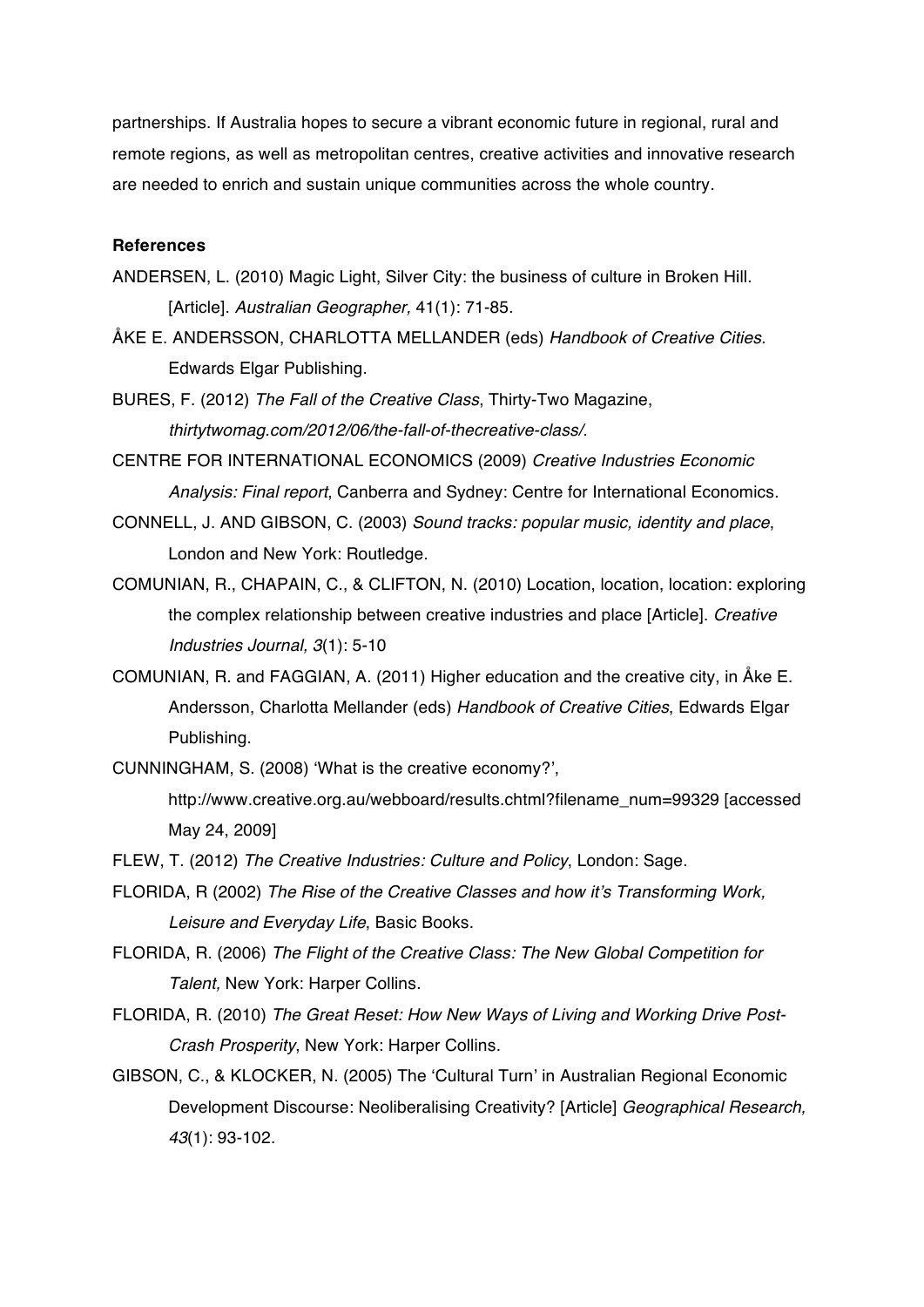- GIBSON, C. AND KONG, L. (2005) Cultural economy: a critical review [Article] *Progress in Human Geography,* 29(5): 541–561.
- GIBSON, C. (2010) Creative Geographies: tales from the 'margins' [Article] *Australian Geographer,* 41(1): 1-10.
- HIGGS, P. & CUNNINGHAM, S. (2008) Creative Industries Mapping: Where have we come from and where are we going? [Article] *Creative Industries Journal, 1*(1): 7-30.
- HOWKINS, J. (2002) Creative London: The Mayor's Commission on the Creative Industries. Comments by John Howkins - 12 December 2002. Available from http://creativelondon.org.uk/commission/pdf/JohnHowkinstalk.pdf and the report at http://www.creativelondon.org.uk/research.php
- LEWIS, N. M., & DONALD, B. (2010) A new rubric for 'creative city'potential in Canada's smaller cities [Article] *Urban Studies, 47*(1): 29.
- McHENRY, J. A. (2009) A place for the Arts in Rural Revitalisation and the Social Wellbeing of Australian Rural Communities [Article] *Rural Society* 19(1): 60–70.
- MICOO, N. AND VINODRAI, T. (2010) *From Cars to Creativity: The Changing Dynamics of the Rural Economy in Essex County, Ontario.* http://www.creativemuskoka.ca/uploads/8/1/4/1/8141704/micoo\_and\_vinodrai\_from cars\_to\_creativity\_presented\_at\_moneison\_centre\_nov\_19\_2010.pdf
- NATIONAL ECONOMICS (2002) *State of the Regions Report 2002,* Canberra: Australian Local Government Association.
- PAGAN, J. D., CUNNINGHAM,S.D. AND HIGGS, P. L. (2008) *Getting Creative in Healthcare: The contribution of creative activities to Australian healthcare*, Brisbane: ARC Centre of Excellence for Creative Industries and Innovation (CCI), Queensland University of Technology. http://eprints.qut.edu.au/14757/ [accessed May 24 2010]
- POTTS, J., & CUNNINGHAM, S. (2008) Four models of the creative industries [Article] *International Journal of Cultural Policy, 14*(3): 233-247.
- POTTS, J., CUNNINGHAM, S., HARTLEY, J., & ORMEROD, P. (2008) Social network markets: a new definition of the creative industries [Article] *Journal of Cultural Economics, 32*(3): 167-185.
- PRATT A. C. (2008a) Creative cities: the cultural industries and the creative class [Article] *Geografiska Annaler: Series B, Human Geography,* 90: 107-117.
- PRATT A. C. (2008b) Creative cities? [Article] *Urban Design Journal,* 105; 35.
- PRATT, A.C. AND JEFFCUTT, P. (2011) *Creativity, Innovation and the Cultural Economy*, Taylor and Francis.